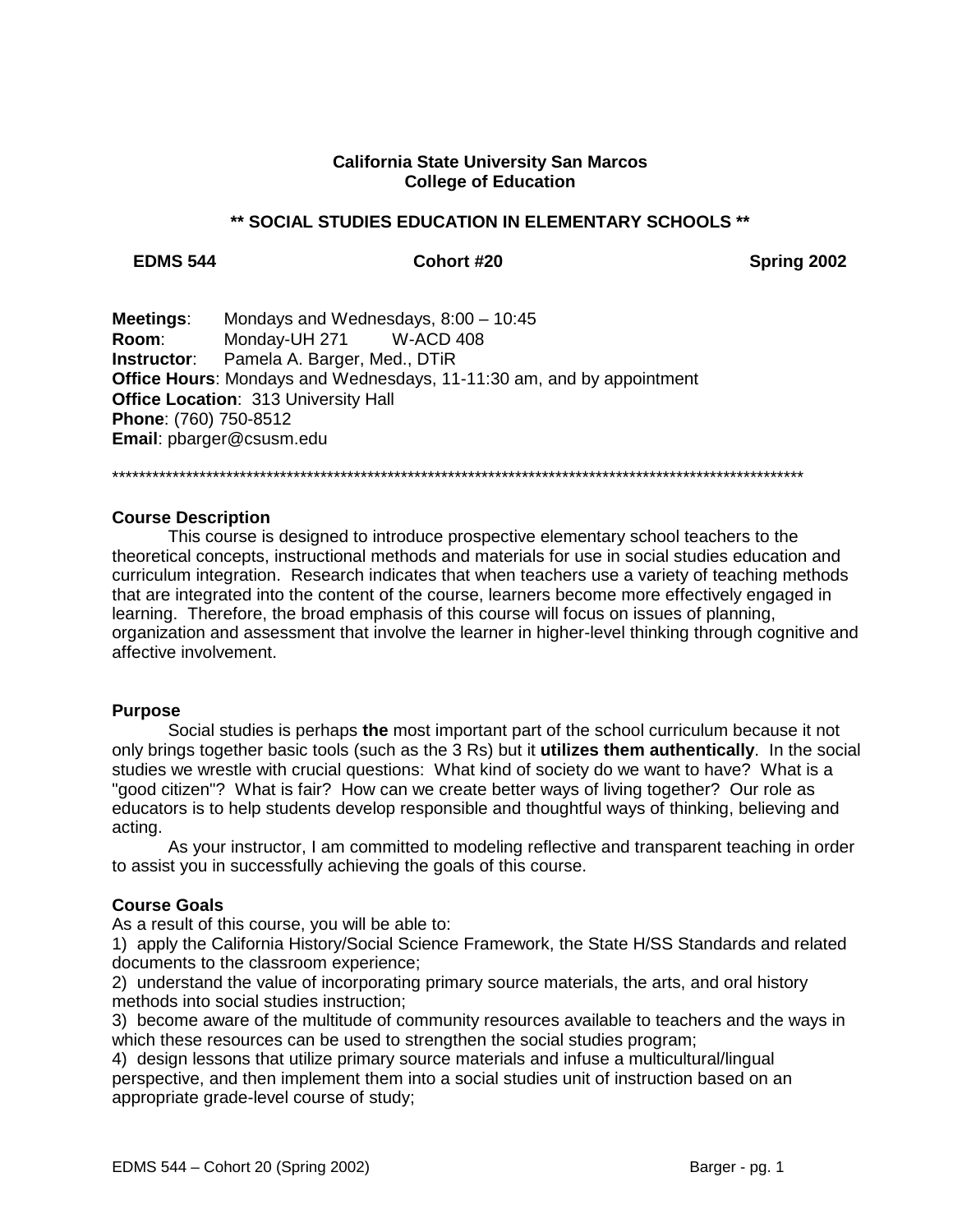5) design curricula that reflect a variety of instructional strategies and that develop children's higher-level thinking skills through active participation;

6) appreciate the social sciences and history as a field of study.

# **Required Texts**

- California Geographic Alliance North (2000). California Atlas. George Cram Company, Inc. (CA)
- CSDE. (2000). History-Social Science Framework (for California Public Schools K-12). Sacramento, CA. (H/SS) www.cde.ca.gov/cilbranch/cfir/hsssbeup.pdf
- San Diego County Office of Education (2001). Pages of the Past: K-6 Literature Aligned to H/SS Standards. (PP)
- Turner, T. N. (1999). Essentials of Classroom Teaching: Elementary Social Studies. Boston: Allyn and Bacon. (T)

## **Expectations**

Students must come to class prepared to discuss required readings/assignments and to participate in class activities. Teacher education is a professional preparation program and students will be expected to adhere to standards of dependability, academic honesty and writing achievement. Late assignments will receive a 10% reduction in points for each day late. After one week, late assignments will receive no credit. If you are given the option to revise an assignment, the revised work must be submitted no later than two weeks after it was originally returned and may not be eligible for full credit.

### **Attendance**

Attendance at ALL class sessions is required. More than one absence will lower your grade in the following manner: the final grade will drop by one-third letter for every absence. The College of Education Attendance Policy (stated on page 4) will be followed. Serious illness or other emergencies will be evaluated on a case by case basis. Late arrivals to and early departures from class will also be considered in the final grade.

### **Grading Scale:**

| A  | 93-100 points | В- | 80-82 points |
|----|---------------|----|--------------|
| А- | 90-92 points  | C+ | 78-79 points |
| B+ | 88-89 points  | C  | 73-77 points |
| В  | 83-87 points  | C- | 70-72 points |

Remember! You must maintain a B average (3.0 GPA) in your teacher education courses to receive a teaching credential from the State of California.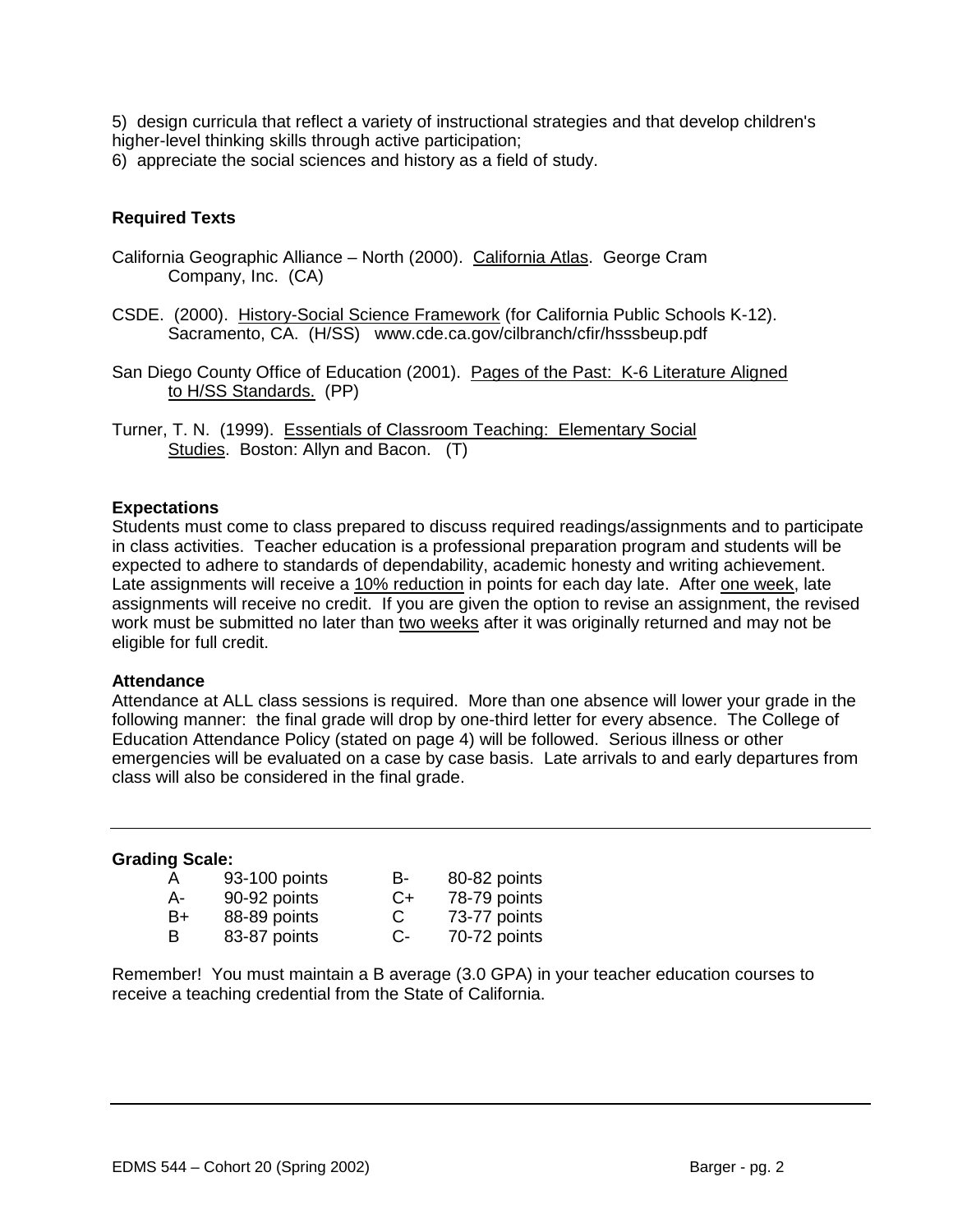# **Assignments:** *Detailed instructions for some course assignments will also be handed out in class.*

# *Reading Response Cards & Discussion Participation 15 points*

The reading assignments provide an important foundation for your increasing understanding of how to effectively teach social studies. Since there are no exams in this course, you are asked to respond to each reading assignment by coming to class with a 5 x 8" note card containing the following information:

- (1) your name and nicknumber;
- (2) chapter/reading identification (T:8, for example);
- (3) a summary statement of the chapter regarding some point that you deem worthy to remember and discuss (with page number(s) for reference);
- (4) a second statement that connects your first statement to your field (or related) experience: (5) one question that the reading assignment prompts you to ask at this time.

Cards are worth 2 points each and must be prepared prior to class; may not be written during class; and will not be accepted late (unless you are absent). In addition, all voices are valued. Please be sure we get to hear your thoughts on the topics we cover.

## *Social Studies Self Model 10 points*

Have you ever tried to explain who you are through the six social studies disciplines? For this assignment you will reintroduce yourself to our class by creating a physical model that illustrates aspects of you through each of the disciplines. You may use photographs, drawings, cut-outs, objects, your imagination, etc. Your presentation should last about 3 minutes.

## *Internet Resource Investigation 10 points*

The Internet provides teachers and their students with vastly increased access to information – yet issues of quality and usefulness must be considered. For this assignment, you will explore various History/Social Science sites on the World Wide Web, evaluate them, and find two additional sites of value to social studies teachers. (more details to come)

# *Book Chat 10 points*

A wealth of children's literature exists that strongly supports the state standards for teaching social studies. For this assignment you will choose *one book* appropriate for any grade K-6 and give a 5 minute oral class presentation to explain how your book can be used to advance children's understanding of key social studies concepts. (more details to come)

# *Community Resource / Field Trip Project 20 points*

In this assignment you will explore and share information about a field trip site in San Diego County. By thinking about possible pre, during, and post-trip teaching activities, as well as questions you might ask during the visit, you will be able to plan an educational (rather than purely recreational) field trip. A service-learning component is included. This will be a joint assignment with EDMS 545 – Science. (more details to come)

# *Job Application Paper 10 points*

Imagine you are at a job interview and were just asked: "How will you teach social studies in your classroom?" Knowing how to teach and structure learning in social studies, and then being able to express your understanding, can be two different abilities. In order to help you eloquently articulate the knowledge you gained through his course (and thereby increase your chances of getting hired!), you are asked to write a two-to-three page paper (typed, doublespaced, size 12 block font) that describes the five (5) most important concepts or ideas you learned in EDMS 544. You will also include two quotes from our readings to support your response.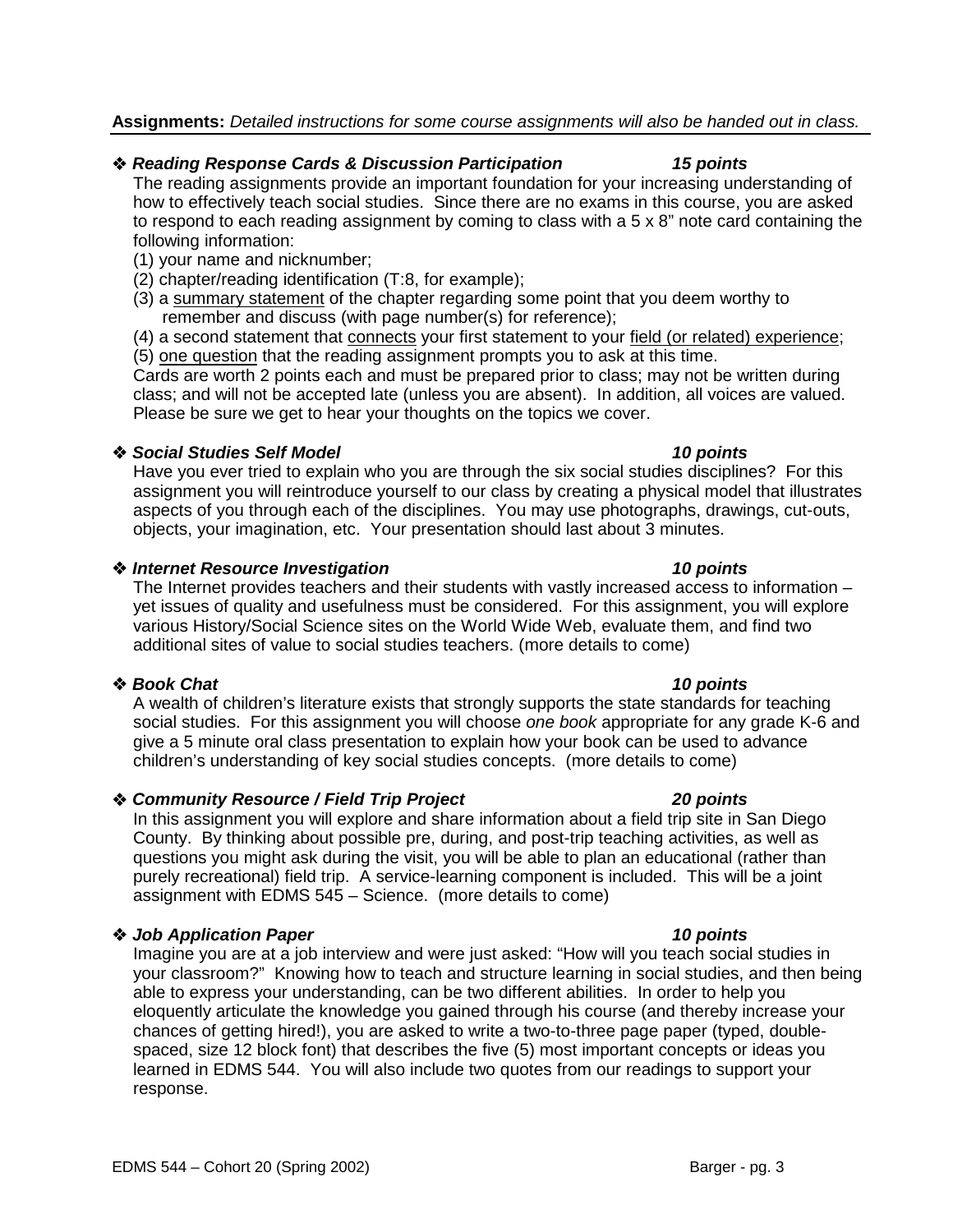## *Oral History and Material Culture Project 25 points Part I - Oral History*

Collecting oral histories is an exciting way to help children understand that "history" is not a dead subject. To the contrary, history is found all around us and is being continually created. For Part I of this project, you will interview a person about a topic that relates to the social studies curriculum. Included in this interview will be a focus on an object of significance to the person/topic of the interview.

## *Part II – Lesson Plan*

To give you the opportunity to apply your knowledge of using primary/secondary sources to bring the social studies curriculum to life, you will transform the information gained from the interview into a lesson suitable for children. Included in the lesson will be the use of the object (or document, photograph, etc.) discussed in the interview. (more details to come)

## California State University San Marcos COLLEGE OF EDUCATION

## **Mission Statement**

The mission of the College of Education Community is to collaboratively transform public education by preparing thoughtful educators and advancing professional practices. We are committed to diversity, educational equity, and social justice, exemplified through reflective teaching, life-long learning, innovative research, and ongoing service. Our practices demonstrate a commitment to student centered education, diversity, collaboration, professionalism, and shared governance.

*(adopted by COE Governance Community October, 1997)*

# **Attendance Policy**

Due to the dynamic and interactive nature of courses in the College of Education, all students are expected to attend all classes and participate actively. At a minimum, students must attend more than 80% of class time, or s/he **may not receive a passing grade** for the course at the discretion of the instructor. Individual instructors may adopt more stringent attendance requirements. Should the student have extenuating circumstances, s/he should contact the instructor as soon as possible. *(Approved: 12/19/97)*

# **CLAD Infusion**

In 1992, the College of Education voted to infuse Cross-cultural, Language and Academic Development (CLAD) competencies across the curriculum. The CLAD competencies are attached to the syllabus and the competencies covered in this course are highlighted.